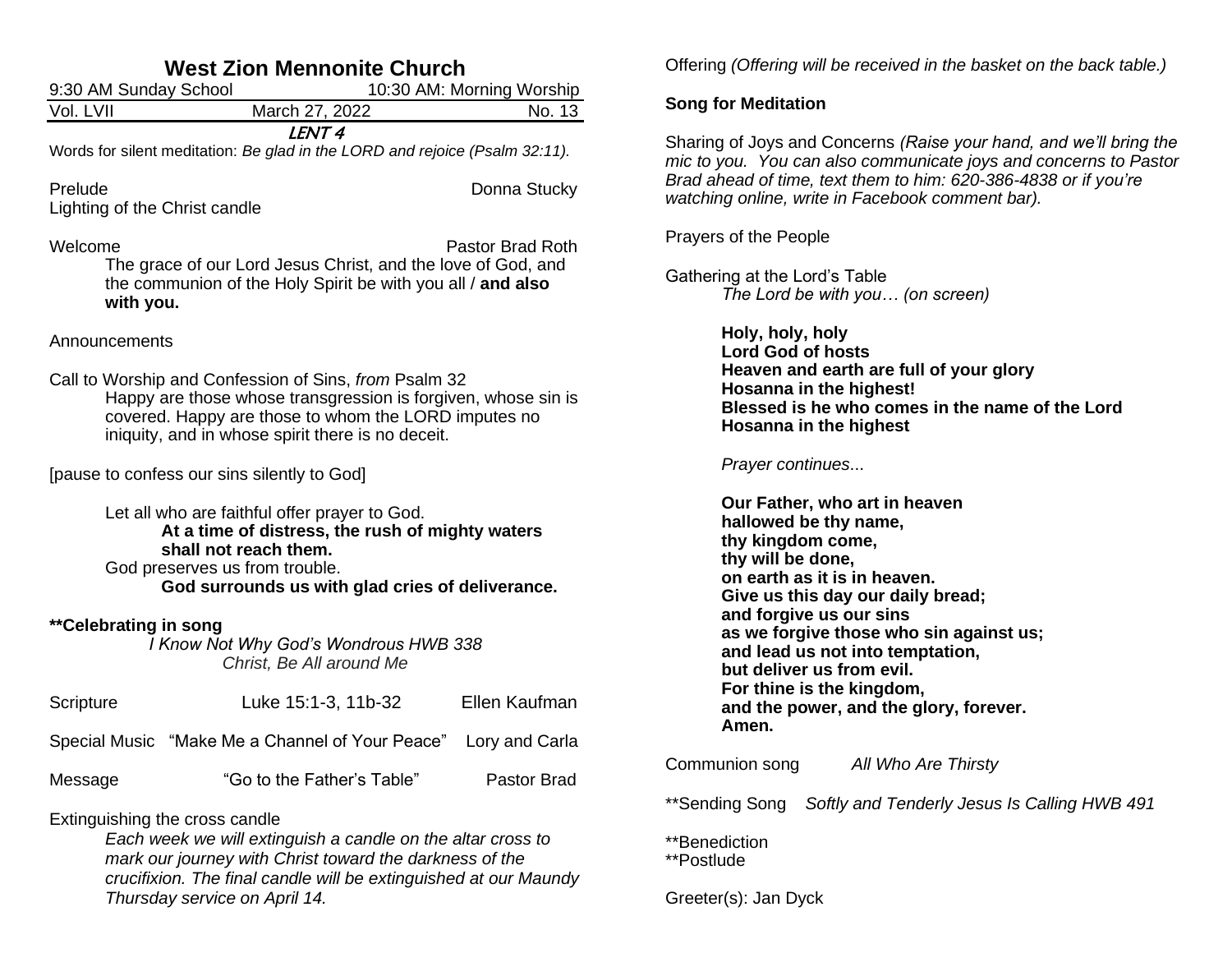# **Sunday, April 3, 2022**

**9:00-9:45 AM**: "Lamenting Racism" Discussion **10:00 AM:** Prayer in Conf Room **10:30 AM:** Worship Service **Accompanist: Donna Stucky Scripture: Brian Bretz Worship Leader: Pastor Brad Greeter(s)**: Kirk & Carla Stucky **7:00 pm**: Evangelism workshop with Rachel Bachman

# **Coming Events**

| Today:       | Communion received                                     |
|--------------|--------------------------------------------------------|
| March 30:    | 7:00 pm Informational meeting on MCUSA resolutions     |
| April 2:     | Bohnne Berroggi making, Moundridge                     |
| April 3:     | 7:00 PM Evangelism workshop                            |
| April 7:     | 1:00 PM Baking for MCC Sale at West Zion               |
| April 8-9:   | MCC Relief Sale in Hutchinson, KS                      |
| April 9:     | Run for Relief at 8:00 am at Rice Park in Hutchinson   |
| April 10:    | Palm Sunday evening service (details to follow)        |
| April 12-15: | 12-12:30 PM Daily prayer through Zoom                  |
| April 14:    | 5:30 PM Maundy Thursday – soup and bread meal,         |
|              | communion, foot washing in Fellowship Hall             |
| April 17:    | 6:45 AM – Sunrise service $@$ Russ Stucky's pasture by |
|              | <b>Black Kettle State Fishing Lake</b>                 |
|              | 7:30ish AM - Easter breakfast at West Zion             |
|              | 10-12 PM - Photo booth open                            |
| April 29:    | Bloodmobile at WZ                                      |

**Our Mission**: God calls us into community to worship God and follow Jesus through the power and guidance of the Holy Spirit.

> **Pastor Brad Roth** Pastor's Cell: 620-386-4838 Pastor Brad's email: bradroth@westzionmc.org

> > **Secretary Carla Stucky's hours**: Thursdays 1:00-4:00 pm

> > > Church: 620-345-8143 Carla's cell: 620-386-0414

Church's email: secretary@westzionmc.org Website: www.westzionmc.org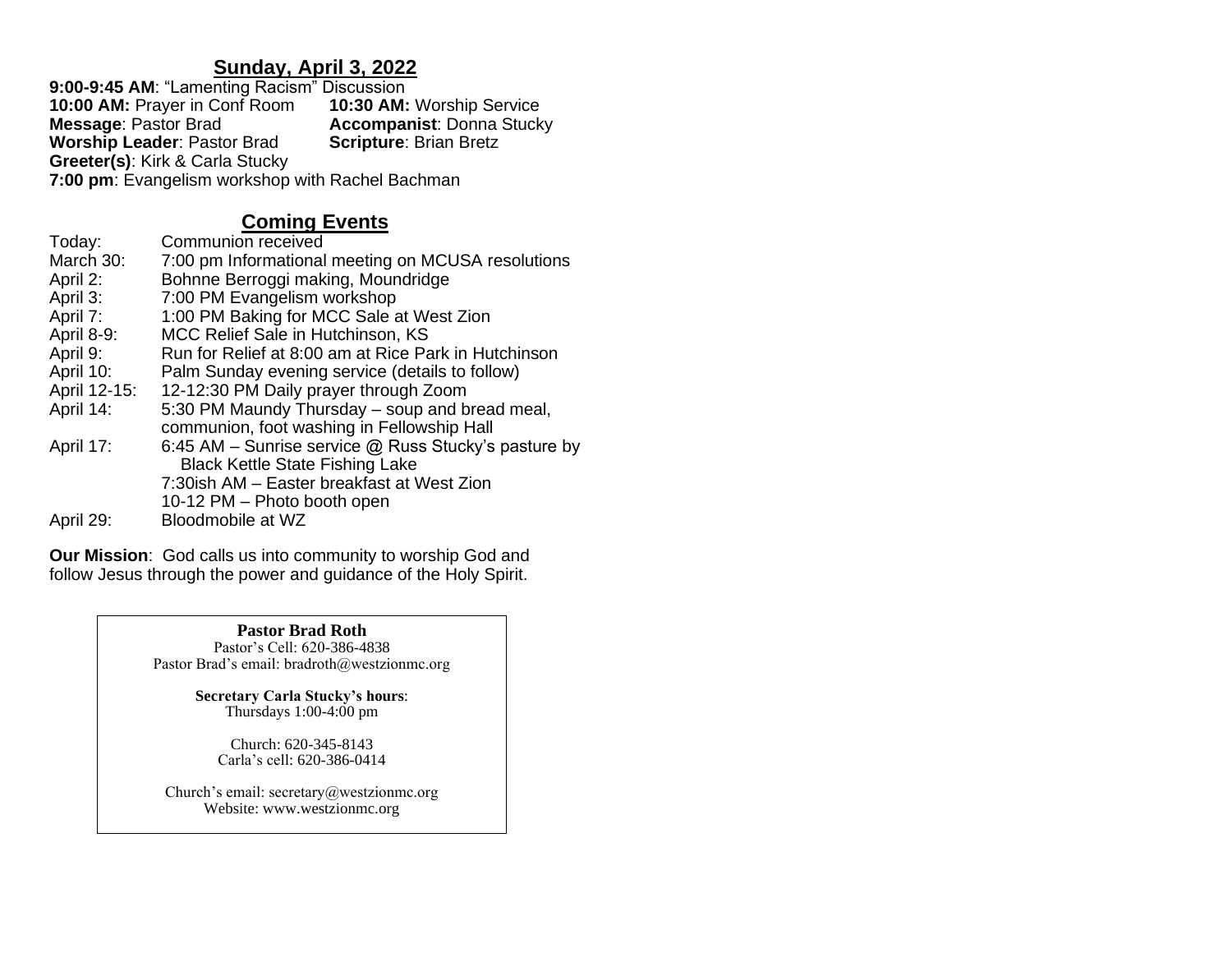# **West Zion Announcements**

Please have all bulletin announcements to the office by Thur. noon.

1. **Easter lilies** can be ordered to decorate the sanctuary in Honor of and/or in Memory of a loved one on Easter morning. One lily will cost \$16. Notify Carla at 620-386-0414 by Monday, April 4 if you would like to order one.

2. The **informational meeting** on two current MCUSA resolutions will be Wednesday, March 30 at 7:00 PM. The two resolutions calling for retiring the Membership Guidelines and for repentance and transformation challenge the traditional biblical teachings of the church around sexuality. Council would like to make the congregation aware of these resolutions and hear feedback to help our delegate know how to vote at a special assembly in May. Copies of these resolutions will be available at the meeting.

3. **Join us Tuesday-Friday, April 12-15, 12:00-12:30 PM during Holy Week for daily prayer.** Follow this Zoom link to gather for a half hour of prayer focused on preparing our hearts in holiness and asking God to bring newcomers to share in the joy of Christ's resurrection. Even if you can't log on, we invite you to be united in prayer during that time. Zoom link:

[https://us04web.zoom.us/j/79746893434?pwd=nuJGW4ofg4TKuz00s](https://us04web.zoom.us/j/79746893434?pwd=nuJGW4ofg4TKuz00sQzjqjEesCzIgb.1) QzigiEesCzIgb.1

## 4. **Join us on April 3 for a time of prayer and an Evangelism Workshop w/Rachel Bachman!**

- 6:00-6:30 PM Prayer meeting in the Conference Room • 7:00-8:00 PM Evangelism Workshop w/
- 

Rachel Bachman of Hesston will lead us in an engaging time of thinking through our sphere of

Rachel Bachman

influence for the kingdom and developing practical skills for sharing our faith. Rachel and her family are members at Whitestone. Her son attends Bethel College and her daughter is a student at Berean. Rachel works for Big Brother, Big Sister. Says Rachel, "I just want to give away the love of the Lord because of what he's done for me."

5. Are you passionate about connecting children to the love of Christ? Our community **Vacation Bible School program** is looking to assemble a steering committee and find a director for summer 2022. Interested? Talk to Pastor Brad.

6. **Green Heart Exchange** is looking for host families for foreign exchange students, including three students from the Ukraine. If you are interested, please contact Nancy Perrin at 620-654-3595. More info is on the back table.

7. Christian Homemakers will be **baking for the MCC Relief Sale** on Thursday, April 7 beginning at 1:00 PM. A sign-up sheet for ingredients is on a table in the back of the church.

8. **Get a quick Easter picture!** Mission Team has hired a professional photographer to set up a photo booth to take quick, fun Easter pictures from 10:00-12:00. (WZ folks: We recommend that if you want a picture that you try to get yours before worship to leave space for guests to get theirs after worship. Picture times are short and we may not be able to fit everyone in. It's meant to just be a fun way to invite visitors and celebrate the morning. We are not making a directory from these pictures.)

# **General Announcements**

9. You are invited to attend the **"Getting Ahead" Graduation** for STEPMC. This is a night of inspiration and hope as we celebrate people working to overcome poverty! The graduation will be held on Monday, April 11 at First Mennonite Church of Christian in Moundridge at 6:00 pm. All are invited to come and see what STEPMC is about and stay for the reception following the program.

10. **Join the MCC Thrifty 50 Challenge!** 50 years ago the first MCC thrift shop opened and now there are 85 shops that provide millions of dollars each year for MCC's work. To celebrate, we're inviting you to sign up for the [Thrifty 50 Challenge](https://thrift.mcc.org/50/challenge) to get one practical challenge sent to your inbox and have a chance to win a \$25 MCC Thrift gift card. Visit [thrift.mcc.org](https://thrift.mcc.org/) to find a shop near you and learn more about MCC Thrift!

11. MCC in North Newton will be hosting a two-part **Beginner's Quilt Piecing Class** on Friday, May 6th and May 13th, from 1-4 pm taught by Ann Yoder Smith and Charlotte Wenger. This class is for anyone 18+ years old who has an interest in learning and/or improving basic cutting and piecing skills. Must have a sewing machine to bring and know how to thread and wind bobbins. The class will cover rotary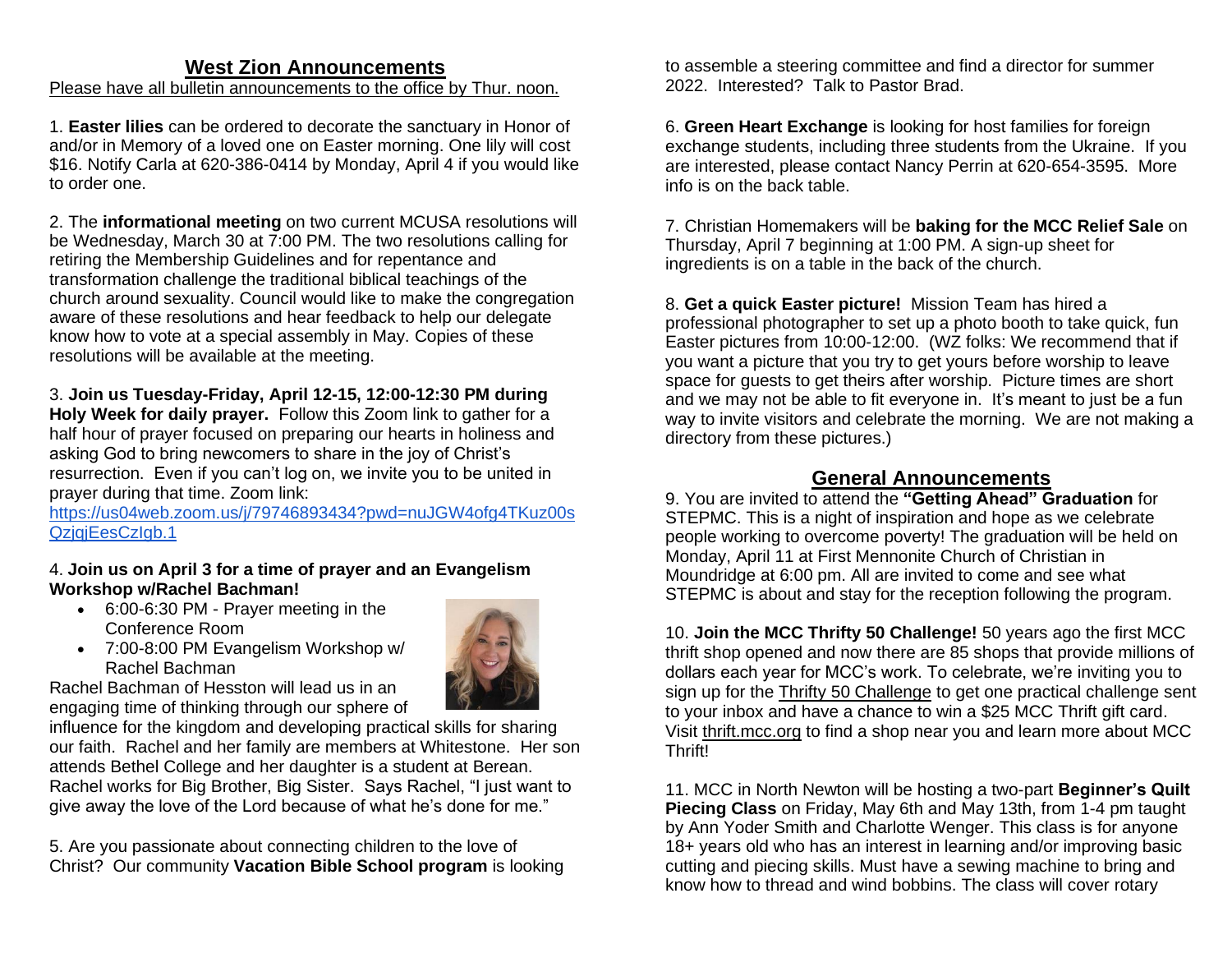cutting, ironing techniques, squaring up fabric, seam matching, layout choices, and more! Pre-registration is required with a limit of 8 students. Cost is \$20 per person. If interested, please contact Ann Yoder Smith at [rws.ays@gmail.com,](mailto:rws.ays@gmail.com) or call 919-604-3282.

12. The **Hesston College Chorale** under the direction of Dr. Russell Adrian and Ken Rodgers will present a music program entitled "Shine the Light'' at churches in the Netherlands, Germany, Switzerland and France May 17 to June 7, 2022. The choir will perform a send-off concert at 7 p.m. on Friday, May 13 at Hesston Mennonite Church. A free-will offering will be taken to help offset tour expenses.

13. **Cottonwood Complex Fire:** The Kansas Mennonite Disaster Service (MDS) is currently responding to the Cottonwood Complex Fire in Reno County Kansas. Each day we need 1-2 skid steer loaders, a track machine is helpful or a tractor with loader and a grapple fork is very helpful. We can use 4-6 volunteers each day to help with a cutting torch, sifting through and picking up debris. Please contact Cleo Koop at [cleohkoop@gmail.com](mailto:cleohkoop@gmail.com) or 316-282-0797 if you can help.

| <b>BUDGET SUMMARY</b><br>Regular collections - this week<br>Regular collections - year to date | <b>This Year</b><br>\$7,370.00<br>\$50,895.86 | <b>Last Year</b><br>2,027.00<br>S.<br>\$1,109.76 |
|------------------------------------------------------------------------------------------------|-----------------------------------------------|--------------------------------------------------|
| <b>Budget</b>                                                                                  | \$157,300.00                                  | \$165,158.00                                     |
| Less: expended to date                                                                         | 27,589.30)                                    | 27,325.26)                                       |
| Less: cash balance                                                                             | 28,076.91)                                    | 30,552.09)                                       |
| Receipts needed to meet budget                                                                 | \$101,633.79                                  | \$107,280.65                                     |
| Avg. offering per Sunday needed                                                                |                                               |                                                  |
| to meet budget                                                                                 | 2,541                                         | 2.682                                            |

#### **West Zion Prayers**

Royce, recovering after knee surgery.

Connie G., recovering after back surgery.

Carl, dealing with breathing difficulties.

Jerod, recovering after appendicitis

Congrats to Richard and Glenda at the birth of their latest grandson!

Safe travels for Lory's son, Drew, as he travels to France for work

### **Prayer Request from Western District Conference**

Please pray for Summit Street Church, our church replant in Beatrice, NE, as we continue to navigate what it means to follow Jesus' call to become something new. Please pray for the new members/baptism class that will be starting soon. -Pastor Tim Amor

## **Prayer Request from Mennonite Mission Network**

MMN requests prayer for Monika Neufeld, a nurse serving as an intern with CASAS (a program of *Seminario Ana Bautista Latinoamericano,* SEMILLA) in Guatemala. Pray as she works at a rural clinic to respond to the challenges of the COVID-19 pandemic.

## **Mosaic Directory in pews**

Angela & Tomoki Yamanaka in Asahikawa, Japan, pg 15

*During the season of Lent, Mission Team invites you to get to know your community. Each week, we're proposing a neighboring experiment. Neighboring experiments are opportunities for you to connect with your neighbors and build community. Easter (April 17) is also a great time to invite new folks to join us for worship, and neighboring experiments can help lay the groundwork for that invitation!*

> **This week's neighboring experiment:** *Make brownies/cookies and take them to a neighbor.*